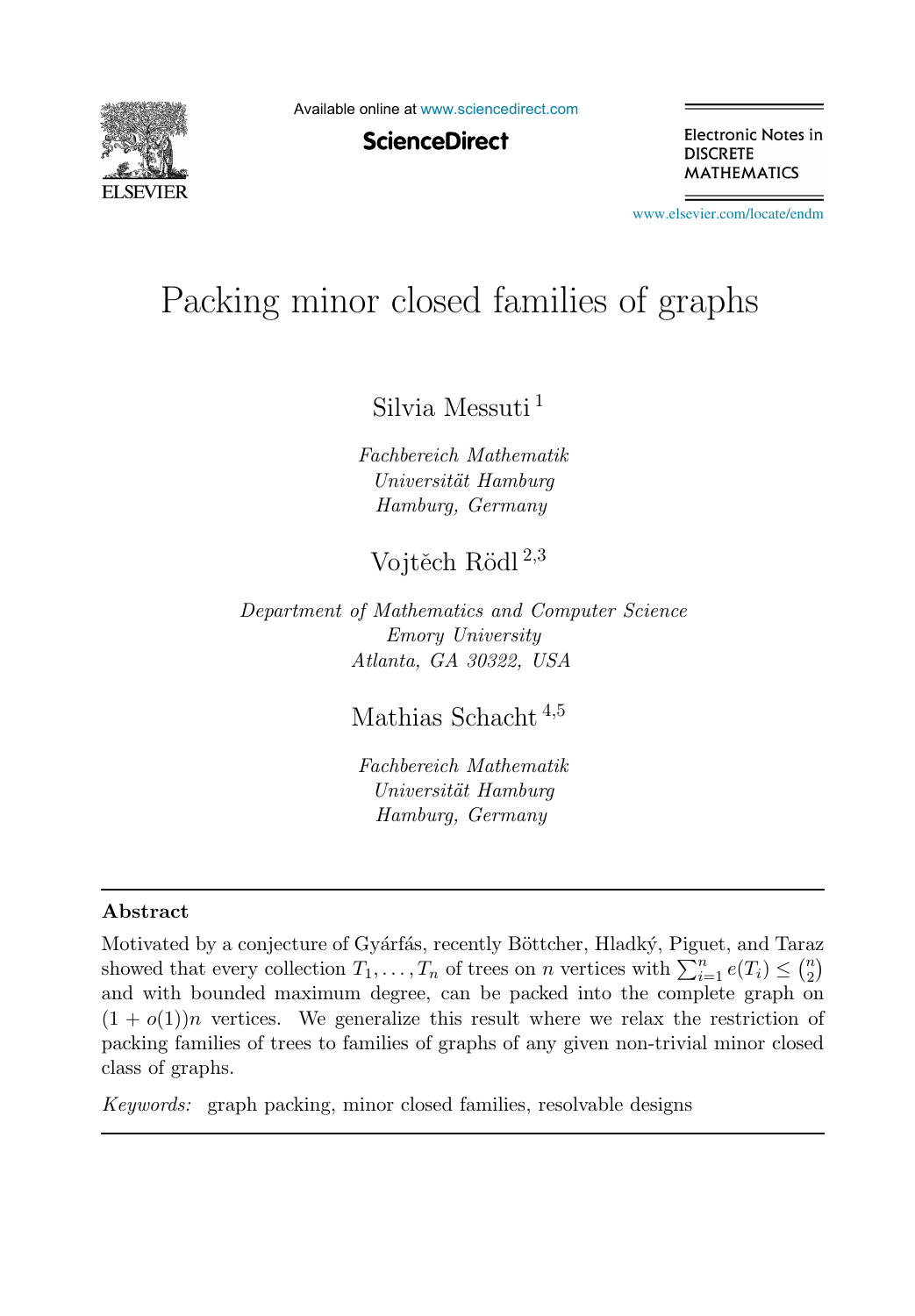## 1 Introduction and main result

<span id="page-1-0"></span>A packing of a sequence of graphs  $\mathcal{F} = (F_1, \ldots, F_n)$  into a graph H is a collection of edge-disjoint subgraphs  $H_1, \ldots, H_n \subseteq H$ , such that  $H_i$  is isomorphic to  $F_i$  for every  $i \in [n]$ . A well-known conjecture of Gyárfás [\[4\]](#page-8-0) states that a sequence of trees  $\mathcal{T} = (T_1, \ldots, T_n)$ , where  $v(T_i) = i$  for every  $i \in [n]$ , packs into  $K_n$ . Note that the sum of the edges over  $\mathcal T$  is precisely  $\binom{n}{2}$ , hence the packing of  $\mathcal T$  should use all the edges of  $K_n$ . A restricted approximate version where the host graph is a clique on  $(1 + o(1))n$  vertices and the trees have at most n vertices, bounded maximum degree, and the sum over all edges is at most  $\binom{n}{2}$ , was proved by Böttcher, Hladký, Piguet, and Taraz [\[3\]](#page-8-1). We extend this result to sequences of graphs from any non-trivial minor closed family.

**Theorem 1.1** For any  $\varepsilon > 0$ ,  $\Delta \in \mathbb{N}$ , and any non-trivial minor closed family G there exists  $n_0 \in \mathbb{N}$  such that for every  $n \geq n_0$  the following holds. If  $\mathcal{F} = (F_1, \ldots, F_n)$  is a sequence of graphs from  $\mathcal{G}$ , each having order at most n and maximum degree at most  $\Delta$ , such that  $\sum_{i=1}^{n} e(F_i) \leq {n \choose 2}$ , then F packs into  $K_{(1+\varepsilon)n}$ .

<span id="page-1-1"></span>The main idea in the proof is to remove a small separator from each graph, in such a way that all components have small constant size, then pack the components into a large clique contained into  $K_{(1+\varepsilon)n}$  and use the remaining vertices for the separators. In fact we prove a more general result and derive Theorem [1.1](#page-1-0) from that, and the Separator Theorem of Alon, Seymour, and Thomas [\[1\]](#page-7-0). We define a  $(\delta, s)$ -separable family as a set of graphs each having the property that by removing  $\delta$ -proportion of the vertices, the resulting components have order at most s.

**Theorem 1.2** For any  $\varepsilon > 0$  and  $\Delta \in \mathbb{N}$  there exists  $\delta > 0$  such that for every  $s \in \mathbb{N}$  and any  $(\delta, s)$ -separable family G there exists  $n_0 \in \mathbb{N}$  such that for every  $n > n_0$  the following holds. If  $\mathcal{F} = (F_1, \ldots, F_n)$  is a sequence of graphs from G each having order at most n and maximum degree at most  $\Delta$ , such that  $\sum_{i=1}^{n} e(F_i) \leq {n \choose 2}$ , then F packs into  $K_{(1+\varepsilon)n}$ .

As mentioned above, Theorem [1.1](#page-1-0) easily follows from Theorem [1.2.](#page-1-1) In fact, the Separator Theorem states that for any minor closed family  $\mathcal G$  there exists

Email:silvia.messuti@math.uni-hamburg.de<br>Supported by NSF grant DMS 1301698

 $\frac{3}{4}$  Email:rodl@mathcs.emory.edu<br> $\frac{4}{4}$  Supported through the Heisenbe

Supported through the Heisenberg-Programme of the Deutsche Forschungsgemeinschaft (DFG Grant SCHA 1263/4-2)

 $5$  Email:schacht@math.uni-hamburg.de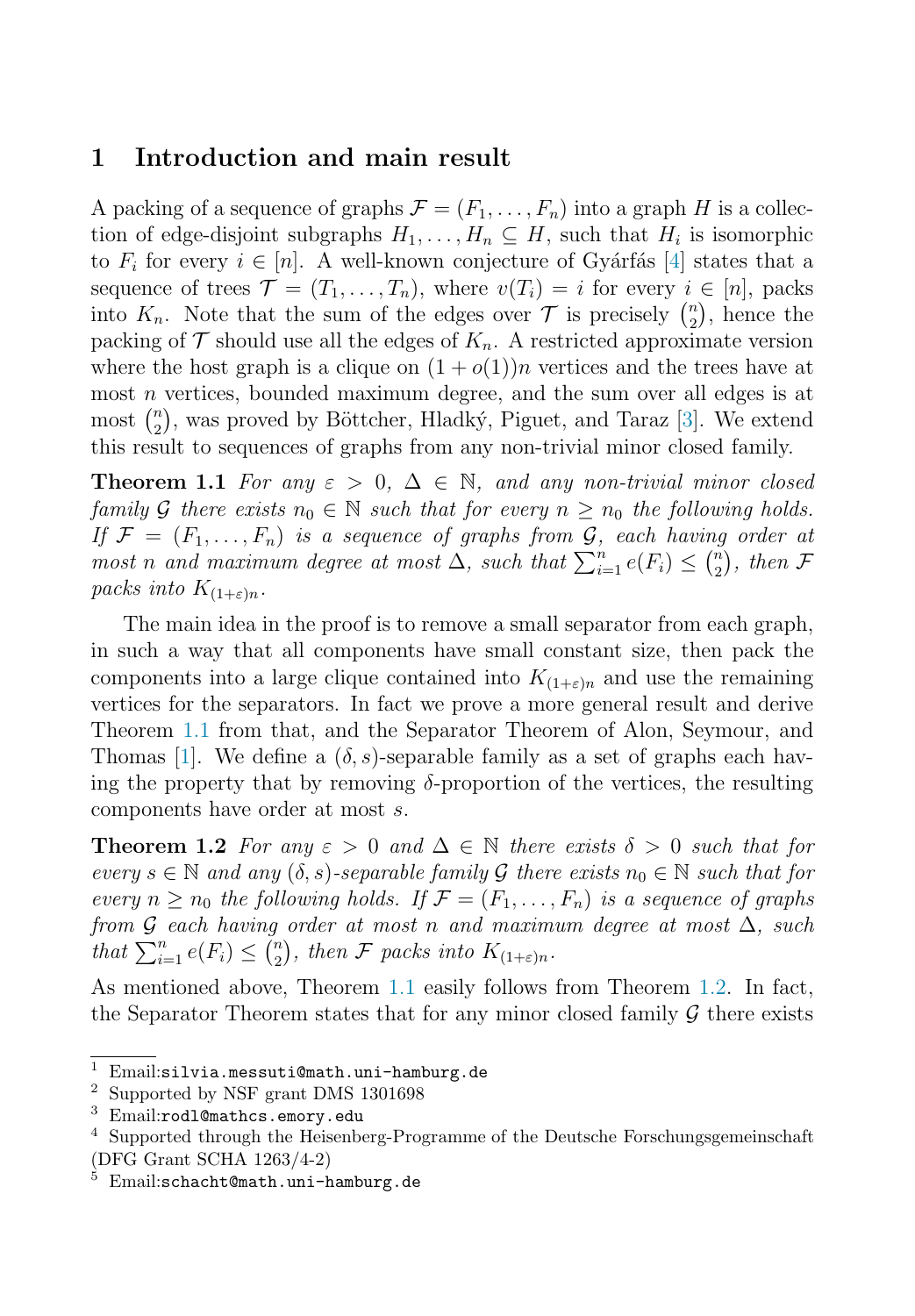a constant  $c_G$  such that a graph  $G \in \mathcal{G}$  of order n has a separator of size at most  $c_G n^{1/2}$  and the components have order at most  $n/2$ . Applying such result recursively to each component, for  $i > 0$  iterations, leads to a separator  $U \subset V(G)$  such that

$$
|U| \le c_g n^{1/2} + \dots + 2^{i-1} c_g \left(\frac{n}{2^{i-1}}\right)^{1/2} = c_g n^{1/2} \frac{\sqrt{2}^i - 1}{\sqrt{2} - 1} < 3c_g n^{1/2} 2^{i/2}
$$

and each component of  $G - U$  has order at most  $n/2^i$ . For given  $\delta > 0$  we can apply this with  $i = \left\lfloor 2 \log_2 \left( \delta n^{1/2} / 3c \right) \right\rfloor$  and obtain a separator U of size at most  $\delta n$ , and a set of components all of which have order at most  $18c_g^2/\delta^2$ . This shows that the minor-closed family  $\mathcal{G}$  is  $(\delta, 18c_g^2/\delta^2)$ -separable for any  $\delta > 0$ . Hence, we can apply Theorem [1.2,](#page-1-1) and Theorem [1.1](#page-1-0) follows.

### 2 Sketch of the proof

We provide a sketch of the proof of Theorem [1.2](#page-1-1) in which we ignore the choice of the parameters and focus on the construction of the packing. We assume that for  $\varepsilon$  and  $\Delta$  we are given a sequence F (from some appropriate  $(\delta, s)$ separable family  $\mathcal G$ ) that satisfies the assumptions of the theorem, and that n is sufficiently large. We consider each graph  $F_i$  of the sequence together with a fixed  $(\delta, s)$ -separation  $(U_i, \mathcal{C}_i)$ , where  $U_i \subseteq V(F_i)$  is the separator and has size  $|U_i| \leq \delta v(F_i)$ , and  $\mathcal{C}_i$  is the *component graph*, i.e., the subgraph of  $F_i$ induced on  $V(F_i)\backslash U_i$ , where each component C has order at most s. We define the *boundary* ∂C of a component C as the subset of the vertices that are adjacent to the separator, and more generally the boundary of a set of components as the union of the boundary sets of all its elements.

The vertices of the host graph  $K_{(1+\varepsilon)n}$  will be split into a large part X of order  $(1 + \xi)n$  for some carefully chosen  $\xi = \xi(\varepsilon, \Delta) > 0$ , and a small part  $Y = V \backslash X$ . We will pack the component graphs  $\{\mathcal{C}_i\}_{i \in [n]}$  into the clique  $K_X$ spanned on X, the sets  $\{U_i\}_{i\in[n]}$  into the clique  $K_Y$  spanned on Y, and use the edges of the complete bipartite graph  $K_{X,Y}$  induced by X and Y for the necessary connections. Since every edge of  $K_{XY}$  can be used only once in the packing, we will make sure that each vertex of  $X$  will only host a few vertices from the boundary of  $\mathcal{F}$ .

#### 2.1 Packing the component graphs

The packing of  $\{\mathcal{C}_i\}_{i\in[n]}$  consists of two steps: the assignment and the embedding. In the assignment phase we group the components by isomorphism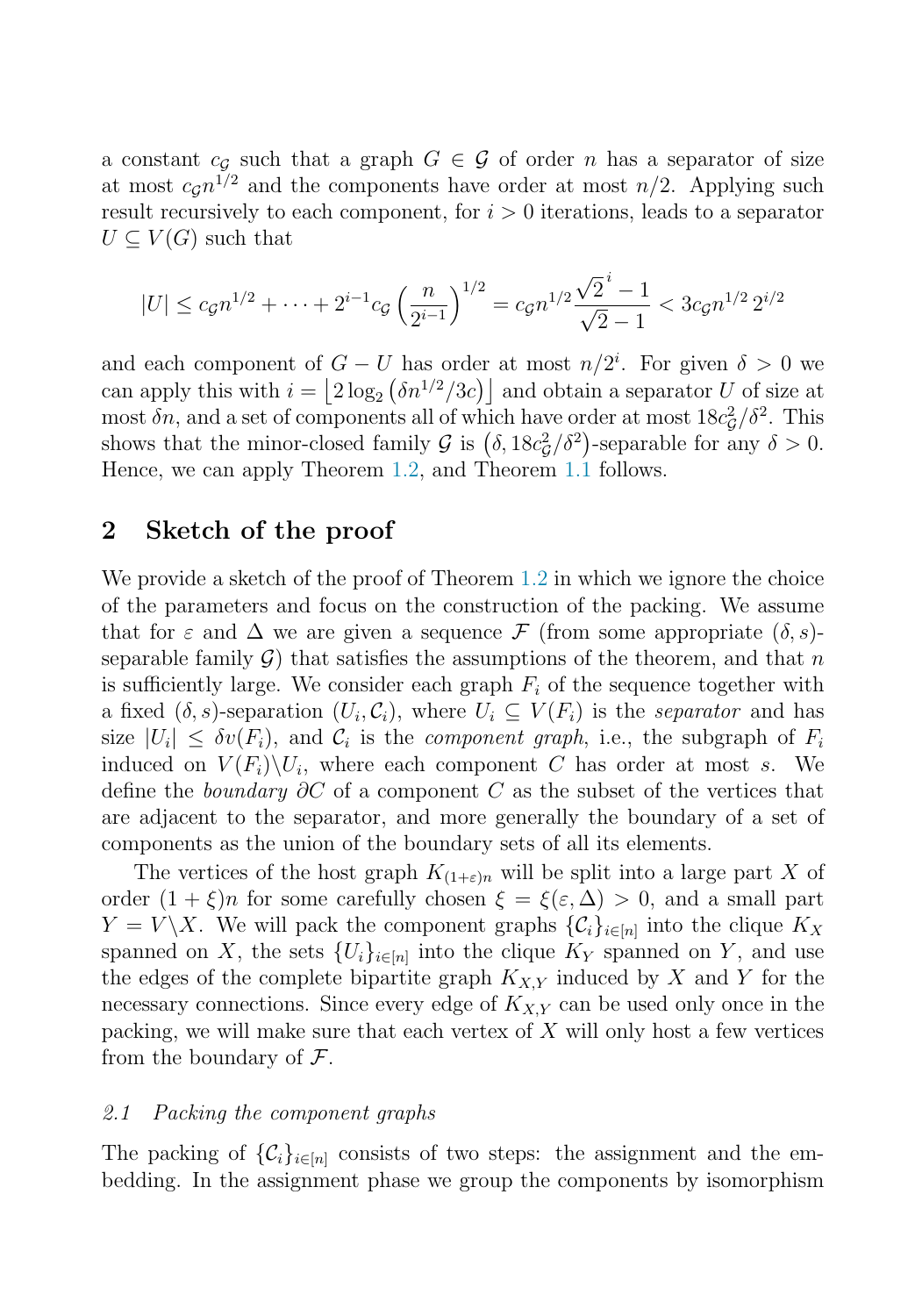types, decompose  $K_X$  into such graphs, and assign each component to one of its copies in the decomposition. In the embedding phase we actually "place" the copies of the components somewhere into  $K_X$ , i.e., we assign the copies of the components to the vertices of  $K_X$ . We will do this by randomly choosing a permutation of the vertices, and show that with positive probability the resulting packing is balanced in the sense that no vertex of  $K_X$  hosts too many boundary vertices.

The main idea in the assignment phase is to decompose  $K_X$  into smaller graphs isomorphic to the components in  $\{\mathcal{C}_i\}_{i\in[n]}$  and assign each component to one of its copies in the decomposition. However, two components from the same graph must be mapped vertex disjointly by definition, so we need a decomposition that can be partitioned into (preferable perfect) matchings. For that we apply a result by Ray-Chaudhuri and Wilson [\[5\]](#page-8-2) that states that for  $m \geq 2$  and sufficiently large n, if the necessary divisibility conditions are met, then there exists a resolvable  $K_m$ -decomposition of  $K_n$ , i.e., a decomposition that can be partitioned into  $K_m$ -factors. For general G, resolvable decompositions do not necessarily exist. However, due to Alon and Yuster [\[2\]](#page-7-1), we can decompose a  $K_n$  into G in such a way that almost all matchings contain a large number of copies of  $G$ , if the divisibility conditions are satisfied and  $n$  is sufficiently large.

Let  $S = \{S_1, \ldots, S_{\sigma}\}\$ be the set of graphs on at most s vertices and maximum degree at most  $\Delta$  isomorphic to some component in  $\{\mathcal{C}_i\}_{i\in[n]},$ with  $e(S_1) \geq \cdots \geq e(S_{\sigma})$ . We assume that X has size  $(1+\xi)n$  for some appropriately chosen  $\xi$ . We will decompose a subgraph  $K_N$  of  $K_X$  with  $(1+\frac{\xi}{2})n \leq N \leq (1+\xi)n$  such that there exist m and  $\ell$  with  $s \ll \ell \ll m \ll N$ , for which  $K_N$  has a resolvable  $K_m$ -decomposition  $\mathcal{D}^{m,N}$ ,  $K_m$  has a resolvable  $K_{\ell}$ -decomposition  $\mathcal{D}^{\ell,m}$ , and  $K_{\ell}$  can be decomposed into S in such a way that at least  $(1 - \zeta) \frac{(\ell-1)v(S)}{2e(S)}$  matchings of the decomposition  $\mathcal{D}^{S,\ell}$  contain at least  $(1 - \zeta)\ell/v(S)$  copies of S, where S is any graph from S and  $\zeta$  is an appropriately chosen constant.

We shall pack the component graphs  $\{\mathcal{C}_i\}_{i\in[n]}$  into  $K_N$  one by one in such a way that each  $C_i$  is completely contained in one of the  $K_m$ -factors of  $K_N$ . Roughly speaking, for each  $C_i$  we group the components by isomorphism types, and for every such isomorphism type  $S \in \mathcal{S}$  we allocate an S-matching in sufficiently many copies of  $K_m$ . Since for different graphs in  $\{\mathcal{C}_i\}_{i\in[n]}$  we may need to use the same  $K_m$  for hosting different graphs from  $S$ , we decompose  $K_m$ into copies of  $K_{\ell}$ . This way, given different S and S' from S, we may allocate an S-matching in  $K_m$  by using an S-decomposition into one  $K_{\ell}$ -factor, and an S'-matching in the same  $K_m$  by using an S'-decomposition in a different  $K_{\ell}$ -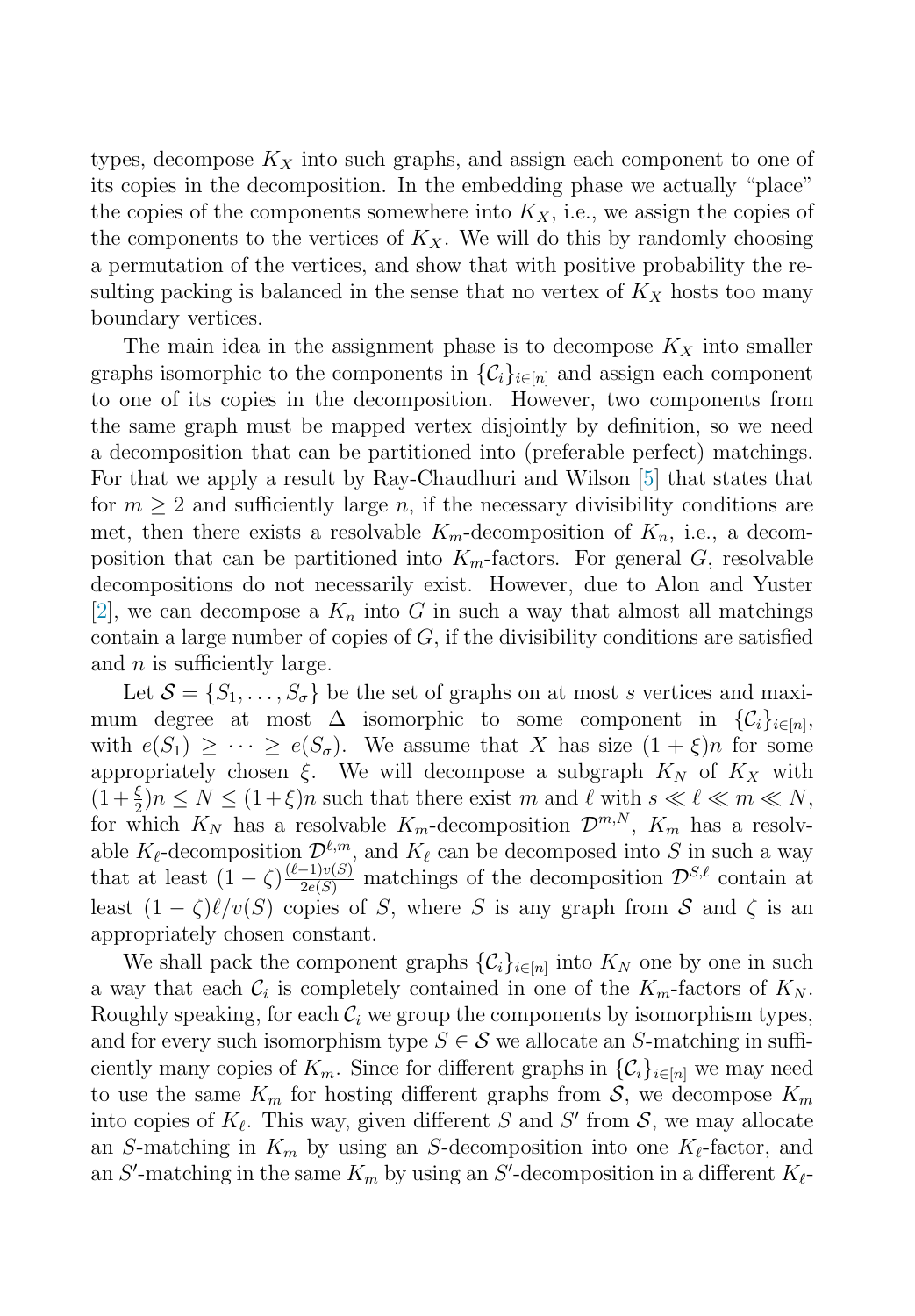factor. We proceed this way until essentially all edges of the given  $K_{m}$ -factor are used. At this point we switch to the next  $K_m$ -factor in  $K_N$  and proceed the same way. In order to keep the amount of unused edges small in such a change of  $K_m$ -factors, we have to make sure that all  $K_m$ 's in such a factor are populated by component graphs  $\mathcal{C}_i$  in a balanced way. This will be achieved by choosing the copies of  $K_m$  for each  $\mathcal{C}_i$  among those that have the least number of used edges. We now describe the assignment of the components of a graph in detail.

For the set of components  $\mathcal{C}_i$  of  $F_i$  and for a graph  $S \in \mathcal{S}$ , we define  $M_i(S)$  as the number of copies of  $K_m$  we shall reserve for embedding all the components isomorphic to S from  $C_i$  into  $K_N$ . Note that we ignore the S-matchings that contain less than  $(1 - \zeta) \frac{\ell}{v(S)}$  copies of S. We assign the components of  $C_i$ to the current  $K_m$ -factor, in which the  $K_m$ 's are considered to be ordered starting from the one in which the least number of edges has been allocated to some of the previous component graphs. Moreover, in each  $K_m$  we have for every  $S \in \mathcal{S}$  a *current*  $K_{\ell}$ -factor in which all  $K_{\ell}$ 's are S-decomposed. We assign the components of  $C_i$  to  $M_i = \sum_{s=1}^{\sigma} M_i(S_s)$  of these  $K_{\ell}$ -factors each from a different  $K_m$  as described below.

We start by picking the first  $M_i$  copies of  $K_m$  in the current  $K_m$ -factor and assign each of them a graph from S isomorphic to some component of  $C_i$ . Recall that the  $K_m$ 's are ordered from the one with the most number of available edges to that with the most number of used edges, and the graphs in S are ordered from the densest to the sparsest. Hence, by assigning  $S_1$  to the first  $M_i(S_1)$  copies of  $K_m$ ,  $S_2$  to the next  $M_i(S_2)$  copies, and so on, we maintain an "approximately balanced" assignment to the current  $K_m$ -factor. Once we decide which S goes to which  $K_m$ , we look at the current S-decomposed  $K_{\ell}$ factor in the respective  $K_m$ 's and allocate a large S-matching to which we assign the components from  $C_i$  that are isomorphic to S.

Before we repeat the procedure for  $\mathcal{C}_{i+1}$ , we update our workspace as follows. For every  $K_{\ell}$ -factor we just used for the components from  $\mathcal{C}_i$  isomorphic to some S we check whether it contains another large S-matching that has not been allocated yet. Note that each time we consider a  $K_{\ell}$ -factor for the assignment we use all the  $K_{\ell}$ 's contained in it, hence the S-matchings get exhausted in all the  $K_{\ell}$ 's at the same moment. If all the large S-matchings have been used, then we pick a new  $K_{\ell}$ -factor, if available, in the same  $K_m$ . To each newly selected  $K_{\ell}$  we apply  $\mathcal{D}^{S,\ell}$ , and this becomes the current  $K_{\ell}$ -factor for S in this  $K_m$ . If we are in the situation that there is no available  $K_{\ell}$ factor in at least one of the  $K_m$ 's, then we consider the  $K_m$ 's of this  $K_m$ -factor in  $K_N$  as completely used, and we will show that the "balancing procedure"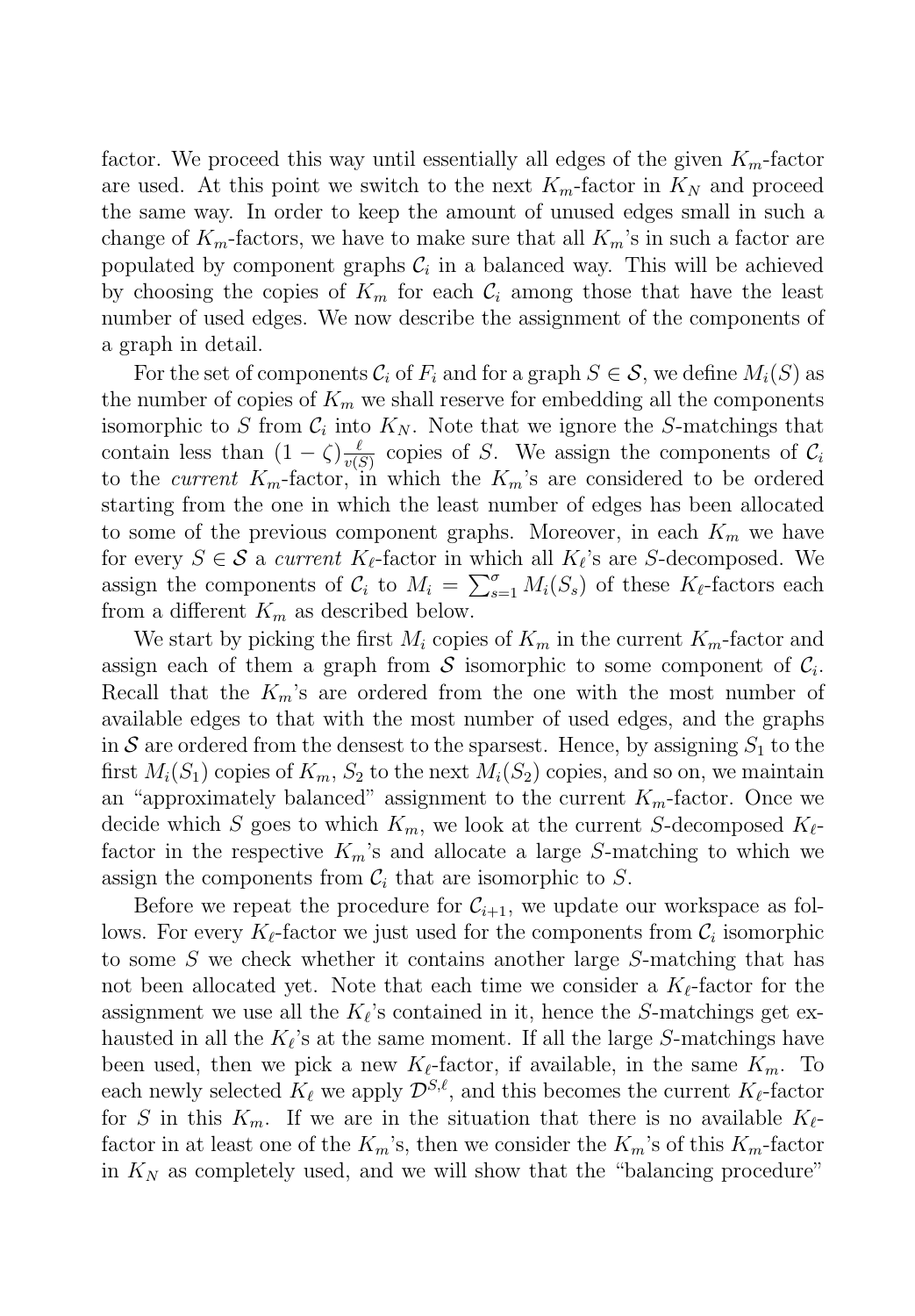described above ensures that most  $K_m$ 's are "almost full". At this point we replace our current  $K_m$ -factor with a new one, and in each  $K_m$  we set up current  $K_{\ell}$ -factors for each  $S \in \mathcal{S}$ .

The procedure above produces an assignment of the components in  $\{\mathcal{C}_i\}_{i\in[n]}$ to their copies inside  $K_N$  such that all components from each  $\mathcal{C}_i$  are vertex disjoint. It is left to show that there is enough room for all the component graphs, i.e., that the edges we waste in the assignment procedure plus those contained into the S-matchings that were not used because they contained too few copies of S are fewer than the additional edges we allow by considering  $K_N$ instead of  $K_n$ . In order to determine the number of edges wasted in the assignment procedure, observe that a  $K_m$  is considered to be full when for some S there is no large S-matching available in the current  $K_{\ell}$ -factor and all other  $K_{\ell}$ -factors in that  $K_m$  have been used, or are currently reserved for some other  $S' \in \mathcal{S}$ . At this moment, in the worst case all current  $K_{\ell}$ -factors are empty, hence the waste is at most  $\sigma_{\ell}^{m}({\ell \choose 2})$ . Since we pick the least used  $K_m$ 's, we may assume that in every other  $K_m$  of the current  $K_m$ -factor we have the same waste, yielding a total waste of  $\frac{N}{m}\sigma \frac{m}{\ell}$  ( $\ell$ ) pairs in the  $K_m$ -factor, and hence  $\sigma \frac{\ell-1}{m-1} {N \choose 2}$  edges in the whole  $K_N$ . As for the edges contained in small Smatchings, one can show that their total number is at most  $(\zeta - \zeta^2) {N \choose 2}$ . By our choice of m and  $\zeta$  we have that the total number of unused edges in  $K_N$ 

$$
\sigma \frac{\ell-1}{m-1} \binom{N}{2} + (\zeta - \zeta^2) \binom{N}{2}
$$

is smaller than  $\binom{N}{2} - \binom{n}{2}$ . This shows that all component graphs in F fit into  $K_N$ .

For the actual embedding, i.e., the assignment of the copies of the components to the vertices of  $K_N$ , we have to make sure that each vertex of  $K_N$ hosts at most  $\xi n$  vertices from the boundary of  $\mathcal F$ . For that we will first pick a random permutation of the  $K_m$ 's in each  $K_m$ -factor, and then a random permutation of the vertices inside each  $K_m$ .

We define a labelling of the  $K_m$ 's in the assignment by assigning each  $K_m$ the (unordered) sequence of the boundary degrees of its vertices, i.e., for each vertex in the  $K_m$  we count how many times it was used for the embedding of a boundary vertex. For some appropriately chosen constant  $\eta$  we say that a label is common if at least  $\frac{\eta}{2^m} \frac{N(N-1)}{m(m-1)} K_m$ 's have that label and *rare* otherwise. We shall also use  $\eta$  as the multiplicative error in the following applications of Chernoff's inequality.

Given the  $K_m$ -decomposition of  $K_N$ , we look at one vertex v and choose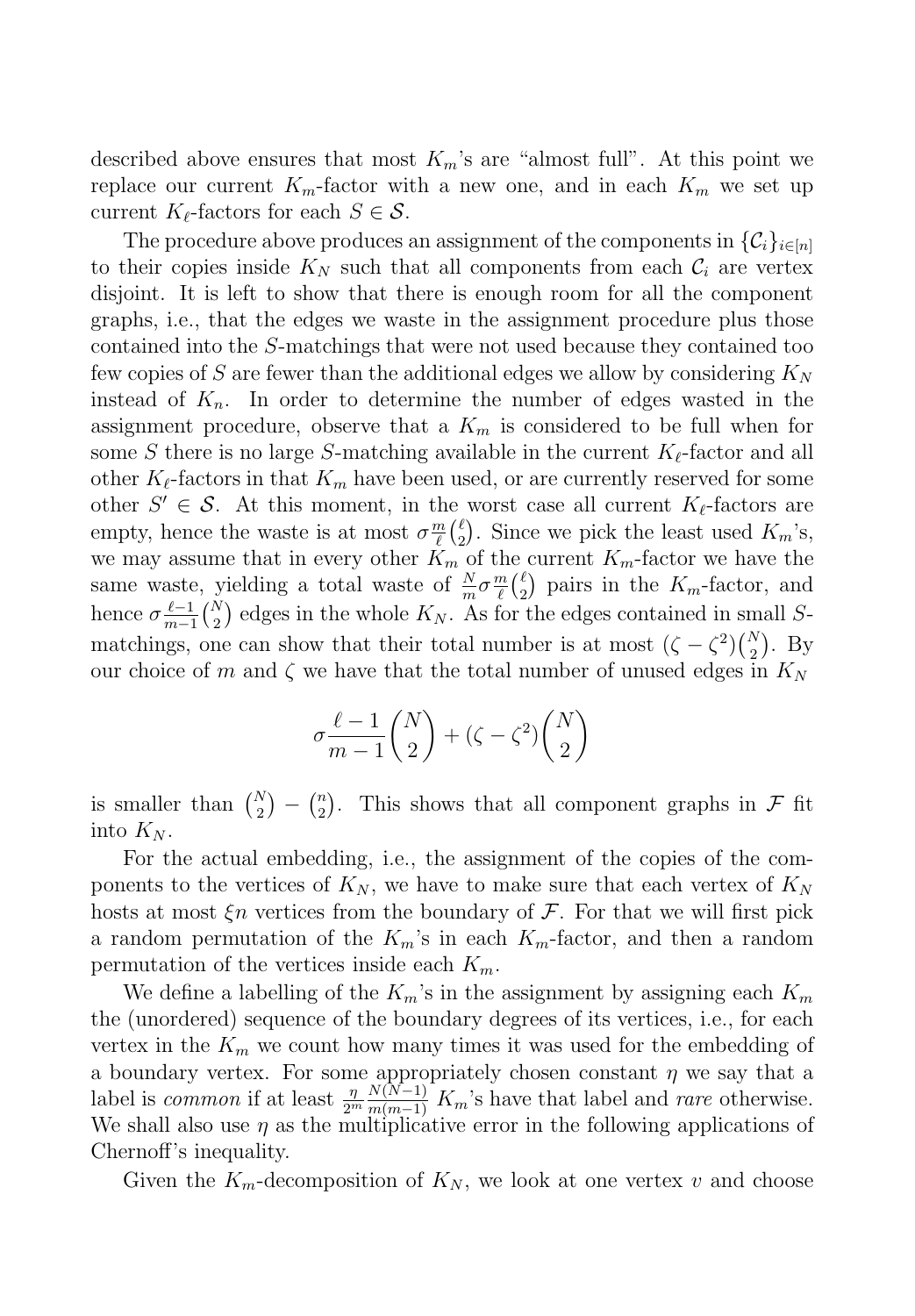the  $K_m$ 's incident to v by randomly picking one  $K_m$  in each  $K_m$ -factor. Some applications of Chernoff's inequality show that with positive probability, for all vertices we have that the occurrences of every common label among the  $K_m$ 's incident to each vertex roughly agree in proportion with the occurrences of that label in the decomposition. Since all but at most an  $\eta$ -proportion of the  $K_m$ 's in the decomposition have a common label, we obtain that the number of  $K_m$ 's with common labels attached to each vertex v is at least  $(1 - \eta)^2 \frac{N-1}{m-1}$ , and the number of  $K_m$ 's with rare labels for v is at most  $2\eta \frac{N-1}{m-1}$ .

Next we shall also permute the vertices inside each  $K_m$  so that the boundary degrees in each  $K_m$  will be equally distributed. For a vertex v and a common label A we pick a random value in the boundary degree sequence of each  $K_m$  labelled with A and by applying Chernoff's inequality we can show that the sum of boundary degrees of v in all these  $K_m$ 's is concentrated around its expectation. By summing over all common labels, we have that with positive probability there exists a permutation for which all vertices have boundary degree at most  $(1+\eta)^2\frac{1}{N}$  $\frac{\xi}{2}n^2$ . By adding the largest possible boundary degree, i.e., m for at most  $2\eta \frac{N-1}{m-1} K_m$ 's with rare labels, we obtain that each vertex of  $K_N$  hosts at most

$$
(1+\eta)^2 \frac{1}{N} \frac{\xi}{2} n^2 + 2\eta \frac{N-1}{m-1} m < \left(\frac{(1+\eta)^2}{1+\xi/2} \frac{\xi}{2} + 2\eta (1+\xi)\right) n < \xi n
$$

vertices from the boundary of  $\mathcal{F}$ .

#### 2.2 Packing the separators

Having constructed a packing of the components where each vertex of  $X$  hosts at most  $\xi n$  vertices from the boundary of  $\mathcal{F}$ , it is left to show that we can use just a few more vertices to embed the separators. In order to obtain a packing of  $\mathcal F$  we have to satisfy the following conditions:

- (i) for every  $i \in [n]$ , the vertices of  $U_i$  have to be mapped injectively into Y;
- (ii) each edge in  $K_{X,Y}$  can be used at most once;
- (iii) each edge in  $K_Y$  can be used at most once.

We embed the separators one by one, vertex by vertex. In the following we describe the embedding of an arbitrary vertex u from an arbitrary separator  $U_i$ We assume that all vertices of  $U_i$  with  $j < i$  and up to at most  $|U_i| \leq \delta n$ vertices of  $U_i$  were already embedded, and that so far we made sure that every vertex in Y was used at most  $3\frac{\dot{\delta}n^2}{|Y|}$  times. We will embed u in such a way that the constraints discussed above will be obeyed, and afterwards each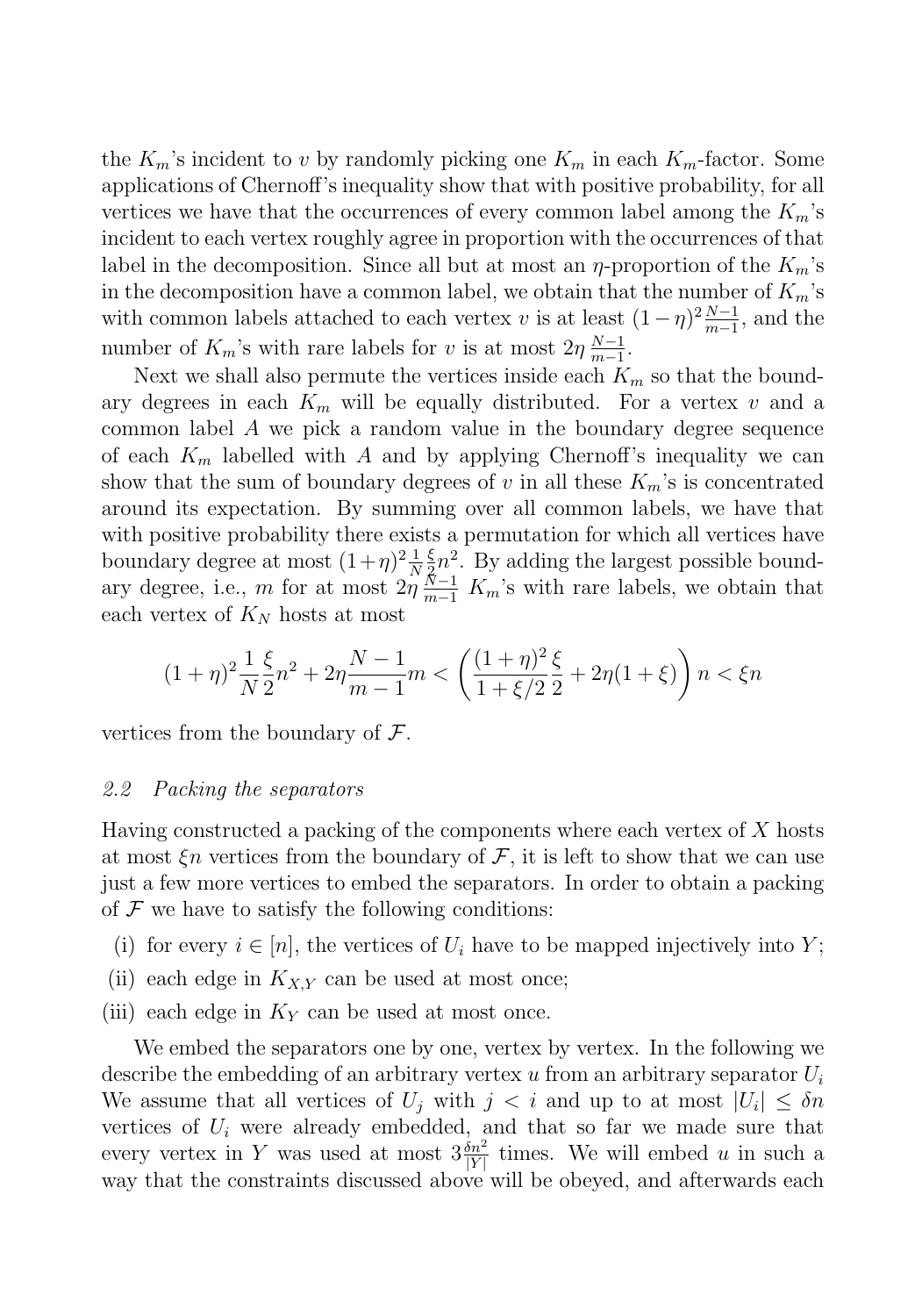vertex of Y is still used at most  $3\frac{\delta n^2}{|Y|}$  times. For that we collect the restrictions given by the previous embeddings.

- (i) Since the vertices of  $U_i$  have to be embedded injectively into Y, up to at most  $|U_i| \leq \delta n$  vertices in Y might be forbidden for the embedding of u.
- (ii) Every edge in  $K_{X,Y}$  can be used at most once, hence we have to embed u into a vertex  $y$  such that all edges between  $y$  and the vertices  $X'$  of X that embed the neighbours of u in  $\mathcal{C}_i$  are available. Since u has at most  $\Delta$  neighbours in  $\mathcal{C}_i$ , and each vertex in X' hosts at most  $\xi n$  boundary vertices, each having at most  $\Delta$  neighbours in  $\{U_i\}_{i\in[n]}$ , at most  $\Delta^2 \xi n$ more vertices might be forbidden.
- (iii) Also the edges in  $K_Y$  can be used at most once. This means that the target vertex for  $u$  must be chosen in such a way that all the edges to the vertices  $Y'$  that embed its neighbourhood in  $U_i$  have not been used yet. Note that each vertex in Y' may already host up to  $3\frac{\delta n^2}{|Y|}$  vertices from  ${U_i}_{i \in [n]}$ , hence the embeddings of the neighbours of such vertices are also forbidden for the choice of u. Since u has at most  $\Delta$  neighbours in  $U_i$ , and each vertex embedded into Y' has at most  $\Delta$  neighbours in Y, this results in excluding at most  $\Delta^2 3 \frac{\delta n^2}{|Y|}$  additional vertices from Y.

An appropriate choice of the constants ensures that the set of candidates for the embedding of u is larger than  $|Y|/2$ . Since we have to embed at most  $\sum_{i\in[n]} |U_i| \leq \delta n^2$  vertices in total, some vertex  $y \in Y$  was used at most

$$
\frac{\delta n^2}{|Y|/2} < 3\frac{\delta n^2}{|Y|} - 1
$$

times, and this vertex we choose for the embedding of  $u$ . We have thus shown that for each vertex of  $\{U_i\}_{i\in[n]}$  we can pick a vertex in Y such that all the edges needed for the necessary connections are available, and hence obtain a packing of  $\mathcal{F}$ .

### <span id="page-7-1"></span><span id="page-7-0"></span>References

- [1] N. Alon, P. Seymour, and R. Thomas, A separator theorem for nonplanar graphs, J. Amer. Math. Soc. 3 (1990), no. 4, 801–808.
- [2] N. Alon and R. Yuster, Every H-decomposition of  $K_n$  has a nearly resolvable alternative, European J. Combin. 21 (2000), no. 7, 839–845.